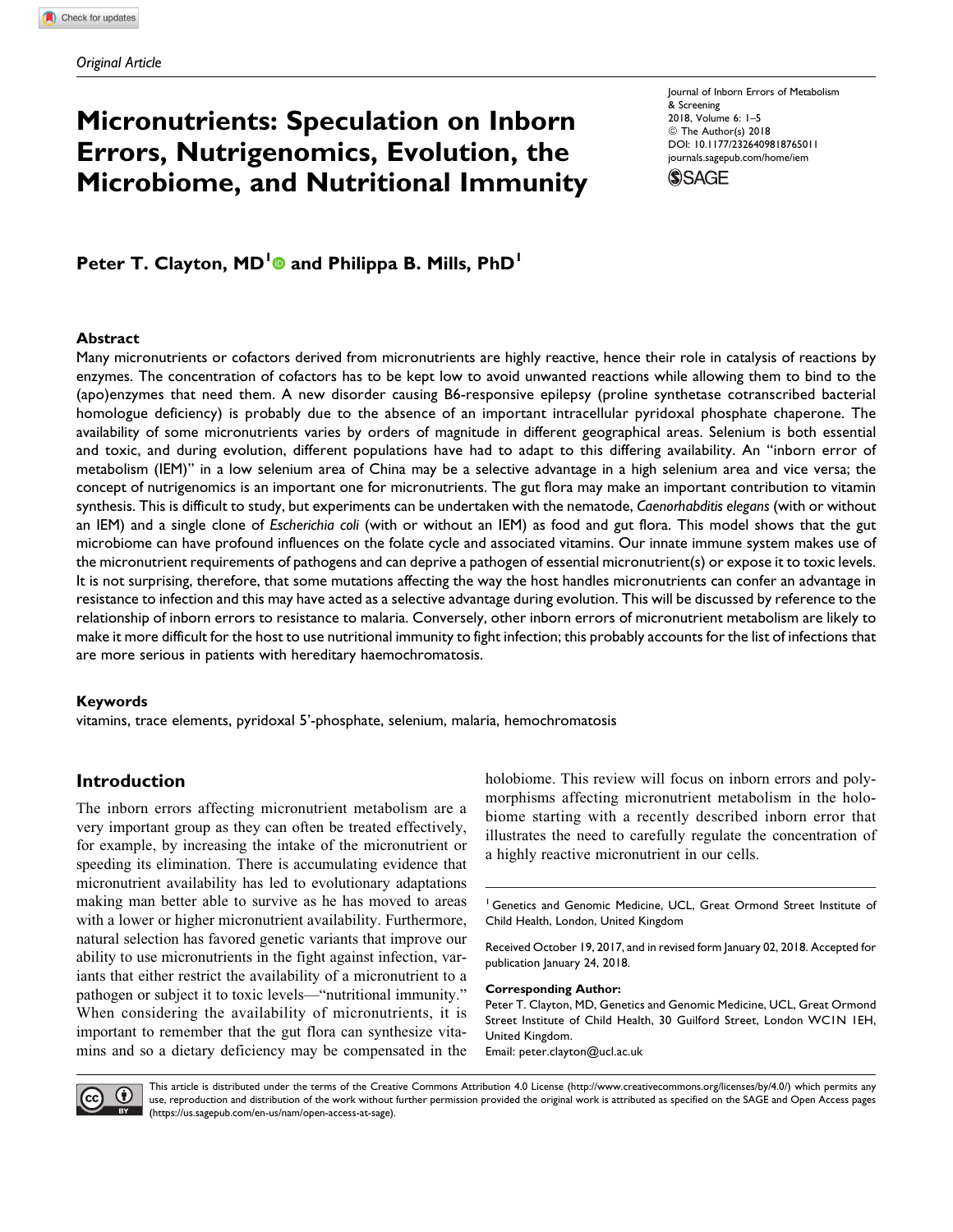# The Reactivity of Pyridoxal Phosphate and Proline Synthetase Cotranscribed Bacterial Homologue Deficiency

Pyridoxal 5'-phosphate (PLP) is the active cofactor derived from all forms of vitamin B6 in the diet. It has a reactive aldehyde group, with the reactivity further enhanced by the phosphate group that prevents hydration of the aldehyde group (as occurs in pyridoxal) and by the aromatic ring that provides an electron sink. The aldehyde groups can react with amino and sulphydryl groups as well as the activated carbon atoms in  $\Delta$ 1-pyrroline-5-carboxylate (P5C) and  $\Delta$ 1-piperideine-6carboxylate (P6C), compounds that accumulate in hyperprolinaemia type II and ALDH7A1 deficiency, respectively.<sup>1-3</sup> To prevent inappropriate reactions, it is estimated that the concentration of the free PLP is kept in the low micromolar range. Abundant proteins that can bind to PLP and keep the free PLP concentration low include albumin in plasma, hemoglobin in red cells, and glycogen phosphorylase in muscle. However, the cell must be able to deliver PLP to the apoenzymes that need it. We have found evidence to indicate that there is an intracellular protein that helps fulfill this role—proline synthetase cotranscribed bacterial homologue (PROSC) now renamed as pyridoxal phosphate binding protein.<sup>4</sup> Proline synthetase cotranscribed bacterial homologue was known to be a ubiquitously expressed protein that could bind PLP without any alteration in its quaternary structure and, while its structure was similar to that of alanine racemase, it had no apparent enzyme activity when tested with a range of amino acids. We had some discussions with Andrew Hanson as to whether it might prevent reaction of PLP with P6C and P5C. Then, at the 2012 SSIEM Meeting in Birmingham, Isa Holme and Niklas Darin told us of their studies on a family in which 2 siblings and a cousin had B6-responsive epilepsy and in whom mapping studies and exome analysis had shown a homozygous missense mutation in PROSC. We then sequenced PROSC in a cohort of 29 individuals with pyridoxine-responsive seizures of unknown cause and identified a further 4 patients with biallelic PROSC mutations.

The clinical features of the 7 patients thus identified<sup>4</sup> included features similar to those seen in other B6 disorders such as pyridoxamine phosphate oxidase (PNPO) deficiency abnormal intrauterine movements (3/7), fetal distress (4/7), neonatal seizures (7/7) with burst suppression on electroencephalography (5/7), and a clear response to B6 (7/7). In addition, patients tended to have a birth head circumference below the 9th centile (4/7). Other features included systemic disease lactic acidosis (4/7), anemia (2/7), and gastrointestinal dysfunction (3/7). Seizure control was somewhat better with PLP than pyridoxine (4/4), but most patients required an additional anticonvulsant for full seizure control (5/6). On follow-up, microcephaly was increasingly evident and most patients had a degree of developmental delay. Early computed tomography and magnetic resonance imaging (MRI) scans showed broad gyri and shallow sulci indicating an underdeveloped brain. Some patients had periventricular germinolytic cysts and others deep white matter edema and hemorrhages. Scans in childhood showed reduced myelination.

When we looked at the pretreatment cerebrospinal fluid (CSF) samples from the patients with PROSC mutations, we found low PLP levels and evidence of impaired activity of PLP-dependent enzymes such as aromatic amino acid decarboxylase (AADC)—elevated CSF concentrations of 3-orthomethyldopa, L-dopa, and/or 5-hydroxytryptophan—and urinary organic acid analysis showed raised vanillactate, also consistent with reduced AADC activity. These results confirmed the hypothesis that delivery of PLP to apo-AADC in the brain was impaired.

When PROSC-deficient fibroblasts were cultured in medium containing the usual amounts of fetal calf serum (a source of PLP) and supplementary pyridoxine, the cell content of PLP measured as nmol PLP per gram of cell protein was higher in the children with PROSC deficiency than in controls and a heterozygote. When the cell extract was fractionated into components with molecular weight below and above 3 kDa, the PLP content for PROSC-deficient patients was found to be increased in both fractions, suggesting that there was accumulation of PLP bound to both proteins and metabolites. This was compatible with the hypothesis that PROSC is an intracellular PLP binding protein preventing inappropriate reactions with both small and large molecules.

We then did some expression studies with Valerie de Crecy-Lagard, Laurence Prunetti, and Basma El Yacoubi from the University of Florida in Gainesville. They had shown that when Escherichia coli with a deletion of the PROSC homologue  $(\Delta yggS)$  were cultured in a dish containing a pyridoxinesoaked disc, there was a ring of growth inhibition around the disc. Transfection with wild-type human PROSC abolished pyridoxine sensitivity. Human mutants affecting highly conserved regions of PROSC did not abolish E coli pyridoxine sensitivity. A missense mutant affecting an area not fully conserved across species did abolish E coli pyridoxine sensitivity. These studies provided further evidence that PROSC prevents toxic reactions of vitamin B6.

Plecko and colleagues have since shown that mutations in PROSC are also a cause of vitamin B6-dependent epilepsy in their cohort.<sup>5</sup> Onset of seizures in their patients was  $\leq 10$  days, and seizures were promptly controlled by pyridoxine in all patients, except one whose seizures had already been controlled by phenobarbitone. In contrast to our patients, all their patients were normocephalic with normal MRI scans and three out of four had normal IQ when assessed at 12.5, 15.5, and 30 years.

### Geographical Variation in Micronutrient Availability

Deficiency of a micronutrient is a major world health problem. At least 2 billion people in the world are deficient in key vitamins and/or minerals, the commonest deficiencies being vitamin A, iodine, iron, and zinc. $<sup>6</sup>$  In some areas of the world,</sup> there is also a risk of specific micronutrient toxicity. A good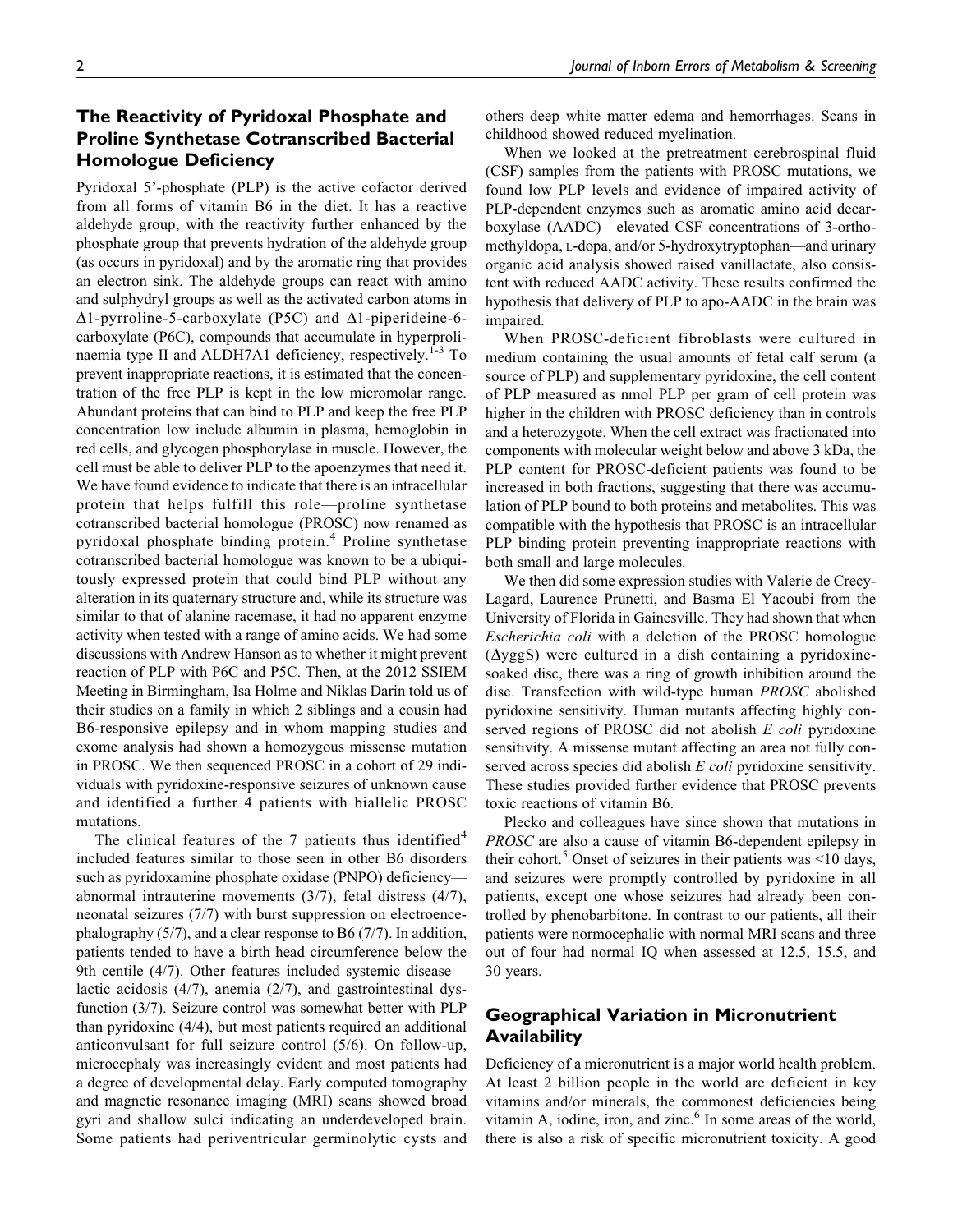example of this is selenium; availability of this micronutrient varies by orders of magnitude between different geographical areas. Even within China, there are areas where people are at risk of deficiency and areas where there is a greater at risk of toxicity. Deficiency can give rise to an impaired immune response, infertility, cognitive decline, increased mortality, and specific forms of heart disease (Keshan) and bone disease (Kashin-Beck). Excess selenium, on the other hand, can cause nausea and vomiting, nail discoloration, brittleness, and loss, hair loss, fatigue, irritability, and a foul garlic breath odor. As man migrated out of Africa 60 000 to 100 000 years ago, he encountered both high and low selenium environments.

White and coworkers looked at variants in selenium-related genes in individuals living in high- and low-selenium areas.<sup>7</sup> They found that there was a glutathione peroxidase allele with increased catalytic efficiency of selenium that was more common in individuals living in low-selenium areas than in individuals from higher selenium areas. They found many other variants in genes regulating selenium and in selenoproteins in out-of-Africa migrants compared to ancestral African genes. This leads us to the conclusion that what is an inborn error of metabolism (IEM) in one geographical area might be a selective advantage in another!

### The Gut Flora as a Source of Micronutrients; The Microbiome

The gut flora may be very important in micronutrient metabolism; bacteria are able to synthesize many vitamins. Unfortunately, the interaction between the host and the gut flora is complicated and difficult to study. We were fortunate to be invited to participate in a series of experiments on an elegant model system devised by Filipe Gomes Cabreiro and colleagues working in another part of UCL.<sup>8</sup>

For the nematode Caenorhabditis elegans, bacteria constitute both a food and a source of a gut flora. It is relatively straightforward to study the effect of the interaction between a worm with or without a knockout of an enzyme involved in micronutrient metabolism and fed a single E coli strain with or without a knockout of an enzyme involved in micronutrient metabolism. We can't go into detail for all combinations tested but will give 1 example. The worms were treated with the anticancer drug, 5-fluorouracil (5FU), at varying concentrations and the 5FU toxicity was measured by the fraction of the nematode's eggs that hatched at that concentration of 5FU. The main way in which 5FU prevents cellular replication is by inhibition of thymidylate synthesis leading to a deficient conversion of deoxyuridine monophosphate to deoxythymidine monophosphate for DNA synthesis. Reduced folates stabilize the 5FdUMP-TS complex that formed and enhance 5FU toxicity. When the worm was fed bacteria with a defect in the de novo pathway for PLP synthesis, the *pdxJ* strain, the worm's PLP level was virtually undetectable, and the toxicity of 5FU was markedly reduced compared to that in worms fed wild-type bacteria. When the worm was fed supplementary pyridoxal, its PLP level could be restored and the normal high toxicity of 5FU was also restored. This confirms previous work that indicates that 5FU toxicity is closely linked to the activity of the folate cycle and hence to PLP levels. 5-Fluorouracil toxicity is reduced by PLP deficiency. The important point here is that bacterial micronutrient metabolism can have a profound effect on host metabolism, including the metabolism of xenobiotics.

Conversely, there is increasing evidence that host metabolism can affect the species of bacteria present in the mammalian gut and their metabolic pathways. Vitamin D, acting on the vitamin D receptor, affects the production of antimicrobial peptides by the mouse including the cathelicidin antimicrobial peptides,  $\beta$ -defensins, and the autophagy regulator ATG16L1.<sup>9</sup> When the vitamin D receptor is knocked out in the mouse, there are changes both in the species of bacteria found in the large bowel and in the expression of their genes. The pathways upregulated in the bacteria in the caecum of the mouse include those affecting other micronutrients including riboflavin, retinol, and others.<sup>9</sup>

# Inborn Errors and Carrier States That May Increase Resistance to Malaria

We have mentioned the fact that inborn errors of micronutrient metabolism might increase or decrease an individual's ability to use nutritional immunity to overcome an infection. It is believed that the ability to survive infection with the malarial parasite has been an important selective advantage in evolution. We have listed a few common inborn errors (and carrier states) affecting micronutrient metabolism that may confer resistance to malaria. These include the following.

# Genetic Variants Leading to Low Free Pyridoxal Phosphate in Erythrocytes

Americans of Afro-Caribbean origin have a high incidence of a polymorphism in the erythroid-specific promoter of pyridoxal kinase.<sup>10</sup> This leads to low activity of pyridoxal kinase and this is thought to confer resistance to malaria. Sickle hemoglobin binds PLP more avidly than normal  $\beta$ -hemoglobin.<sup>11</sup> This may reduce the availability of free PLP to the parasites in the red cells. Children with sickle cell trait have protection against malaria morbidity and mortality.<sup>12</sup> The R116Q variant in PNPO markedly reduces the synthesis of PLP from pyridoxine phosphate in red cells.<sup>13</sup> We have suggested that the relatively high frequency of this mutation may be explained by resistance to malaria.<sup>14</sup> In the Ferrara Province of Italy, where malaria was endemic in the 12th century, there is a high incidence of individuals with a low activity of both PNPO and glutathione reductase and this cannot be explained by dietary riboflavin intake: the postulated reason for the high incidence is that reduced enzyme activity confers resistance to malaria.<sup>15</sup>

#### A Disorder of the Folate Cycle

In the mouse, methylene tetrahydrofolate deficiency confers resistance to malaria<sup>16</sup> and of course there is a common allele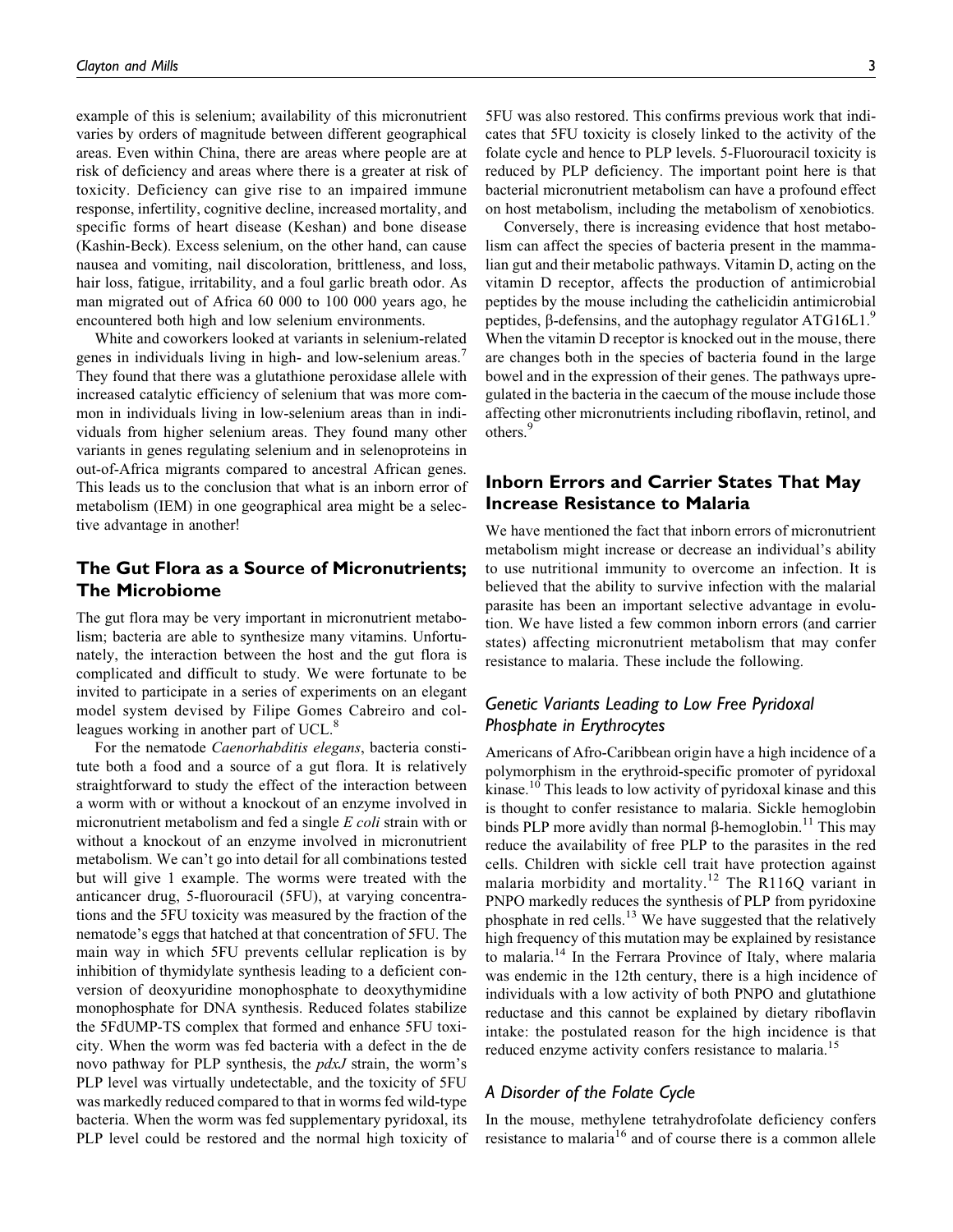that reduces MTHFR activity in man, the C677T allele. Again resistance to malaria is suggested to be the selective advantage conferred by the C677T allele.

### Evidence of Altered B6 and/or Folate Metabolism in Malaria

If we look at the metabolic profile of patients acutely infected with Plasmodium falciparum, one striking feature is hyperhomocysteinemia. $17$  This suggests that the patient is trying to reduce the operation of the folate and remethylation cycles to impair 1-carbon metabolism in the parasite. This may indicate reduced availability of 1 of the 4 vitamins involved in the folate cycle.

### Nutritional Immunity Affecting Other Micronutrients in Malaria

If we believe that the human host has improved the efficiency of its nutritional immunity during evolution where malaria acted as a selective pressure, we might expect evidence of upregulation of genes involved in micronutrient metabolism or transport during infection. Idaghdour and co-workers looked at whole-blood transcriptomes of Plasmodium falciparum-infected West African children.<sup>18</sup> Among the genes upregulated in the white cells of infected children were 2 genes affecting trace metal metabolism:

SLC39A8 is a transporter of manganese and zinc. It is known to be upregulated as a result of T-cell activation, especially at low zinc concentrations, and it is tempting to suggest that increased cellular uptake of zinc and/or manganese is playing a role in combating the infection with the parasite.

SCO1 is a copper chaperone, known to us because of its involvement in complex IV assembly. It is tempting to suggest that overexpression in response to Plasmodium infection exposes the parasite to either copper deficiency or copper toxicity.

### Other Infections in Inborn Errors of Micronutrient Metabolism

We have tried to convince you that there is an important link between micronutrient metabolism and infection. If this is the case, we should see altered susceptibility to infection in our patients with inborn errors of micronutrient metabolism.

There is good evidence for this in hereditary hemochromatosis. Several papers have drawn attention to infections that appear to be more serious or more common in patients with hemochromatosis including those caused by Listeria, Mucor, and *Aspergillus* species.<sup>19</sup>

On the other hand, the Hfe knockout mouse is resistant to infection with the Salmonella that causes a typhoid fever-like illness in the mouse, Salmonella typhimurium. This has been attributed to impaired ability of the knockout mouse to restrict the parasite's access to intracellular iron.<sup>20</sup>

#### **Conclusions**

We hope we have convinced you that many micronutrients are reactive chemicals that the body handles with care, for example, through the use of binding proteins. Through evolution, we have learned to use micronutrients in the fight against infection. Ideally every individual (whether asymptomatic or with symptoms resulting from grossly deranged metabolism) should have a diet to suit their genome—"nutrigenomics." However, the dietary "prescription" needs to take account of geographical features; micronutrient availabilities differ in different parts of the world. The diet also needs to encourage the most beneficial gut flora. It may need to be modified to improve resistance to prevalent infections. Over long periods of time, evolution makes appropriate genomic adjustments to suit micronutrient availability and prevalent infections. An IEM can affect the individual's ability to use "nutritional immunity" to fight infection, for example, hereditary hemochromatosis confers resistance to some infections but susceptibility to others.

#### Authors' Note

All work done in our laboratory was performed with ethical approval. Specific approval details can be found in References 4, 8, 13 and 14.

#### Declaration of Conflicting Interests

The author(s) declared no potential conflicts of interest with respect to the research, authorship, and/or publication of this article.

#### Funding

The author(s) received no financial support for the research, authorship, and/or publication of this article.

#### ORCID iD

Peter T. Clayton, MD **b** <http://orcid.org/0000-0001-7592-4302>

#### **References**

- 1. Clayton PT. B6-responsive disorders: a model of vitamin dependency. J Inherit Metab Dis. 2006;29(2-3):317-326.
- 2. Farrant RD, Walker V, Mills GA, Mellor JM, Langley GJ. Pyridoxal phosphate de-activation by pyrroline-5-carboxylic acid. Increased risk of vitamin B6 deficiency and seizures in hyperprolinemia type II. J Biol Chem. 2001;276(18):15107-15116.
- 3. Mills PB, Struys E, Jakobs C, et al. Mutations in antiquitin in individuals with pyridoxine-dependent seizures. Nat Med. 2006; 12(3):307-309.
- 4. Darin N, Reid E, Prunetti L, et al. Mutations in PROSC disrupt cellular pyridoxal phosphate homeostasis and cause vitamin-B(6)-dependent epilepsy. Am J Hum Genet. 2016;99(6): 1325-1337.
- 5. Plecko B, Zweier M, Begemann A, et al. Confirmation of mutations in PROSC as a novel cause of vitamin B (6)-dependent epilepsy. J Med Genet. 2017;54(12):809-814.
- 6. WHO/WFP/UNICEF Statement. [http://www.who.int/nutrition/](http://www.who.int/nutrition/publications/micronutrients/WHO_WFP_UNICEFstatement.pdf?ua=1) [publications/micronutrients/WHO\\_WFP\\_UNICEFstatement.](http://www.who.int/nutrition/publications/micronutrients/WHO_WFP_UNICEFstatement.pdf?ua=1) [pdf?ua](http://www.who.int/nutrition/publications/micronutrients/WHO_WFP_UNICEFstatement.pdf?ua=1)=[1.](http://www.who.int/nutrition/publications/micronutrients/WHO_WFP_UNICEFstatement.pdf?ua=1) Accessed October 2017.